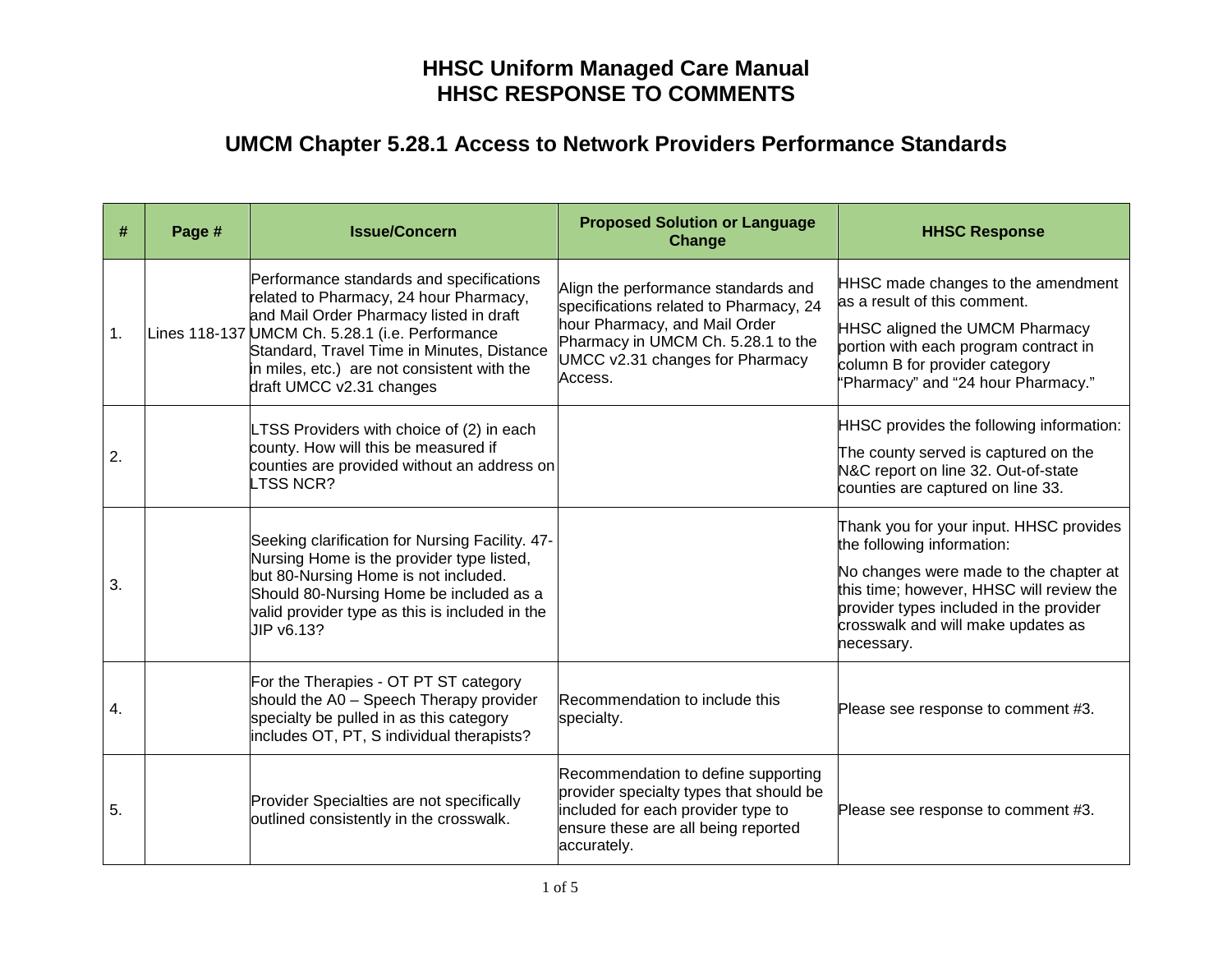| #  | Page # | <b>Issue/Concern</b>                                                                                                                                                                                                                                                                                                                                                        | <b>Proposed Solution or Language</b><br>Change | <b>HHSC Response</b>                                                                                                                                                                                                                                                                                                                                                                                                                                                                                                                      |
|----|--------|-----------------------------------------------------------------------------------------------------------------------------------------------------------------------------------------------------------------------------------------------------------------------------------------------------------------------------------------------------------------------------|------------------------------------------------|-------------------------------------------------------------------------------------------------------------------------------------------------------------------------------------------------------------------------------------------------------------------------------------------------------------------------------------------------------------------------------------------------------------------------------------------------------------------------------------------------------------------------------------------|
| 6. |        | Are we including pediatric PCPs in the<br>Pediatric sub-specialty category?                                                                                                                                                                                                                                                                                                 |                                                | HHSC provides the following information:<br>HHSC will monitor access to pediatricians<br>as a pediatric sub-specialty by capturing<br>Provider Specialty (PS) 37 Pediatrics<br>without limiting the Provider Type (PT) to<br>PT 19 - Physician (D.O.) or PT 20 -<br>Physician (M.D.) because the pediatrician<br>access requirement is found in the<br>specialist section of the contract.<br>Therefore, all providers with the provider<br>specialty (PS) 37-Pediatrics will be<br>included for the pediatric sub-specialty<br>category. |
| 7. |        | Should 46 Case Management - Mental<br>Retardation 'MR' be included in the Mental<br>Health Targeted Case Management (TCM)<br>land<br>Mental Health Rehabilitative Services<br>(MHR) category?                                                                                                                                                                               |                                                | Please see response to comment #3.                                                                                                                                                                                                                                                                                                                                                                                                                                                                                                        |
| 8. |        | Pharmacy Provider standards does not<br>align with the September 1, 2020 Redline<br>UMCC requirements, Section 8.1.3.2<br>Access to Network Providers.<br>"At the minimum, the MCO must ensure that be consistent with UMCC requirements.<br>all m Members have<br>Pharmacy access. The MCO must ensure<br>that access is consistent with 1 Tex. Admin.<br>Code § 353.915." | Update Pharmacy Provider section to            | Please see response to comment #1.                                                                                                                                                                                                                                                                                                                                                                                                                                                                                                        |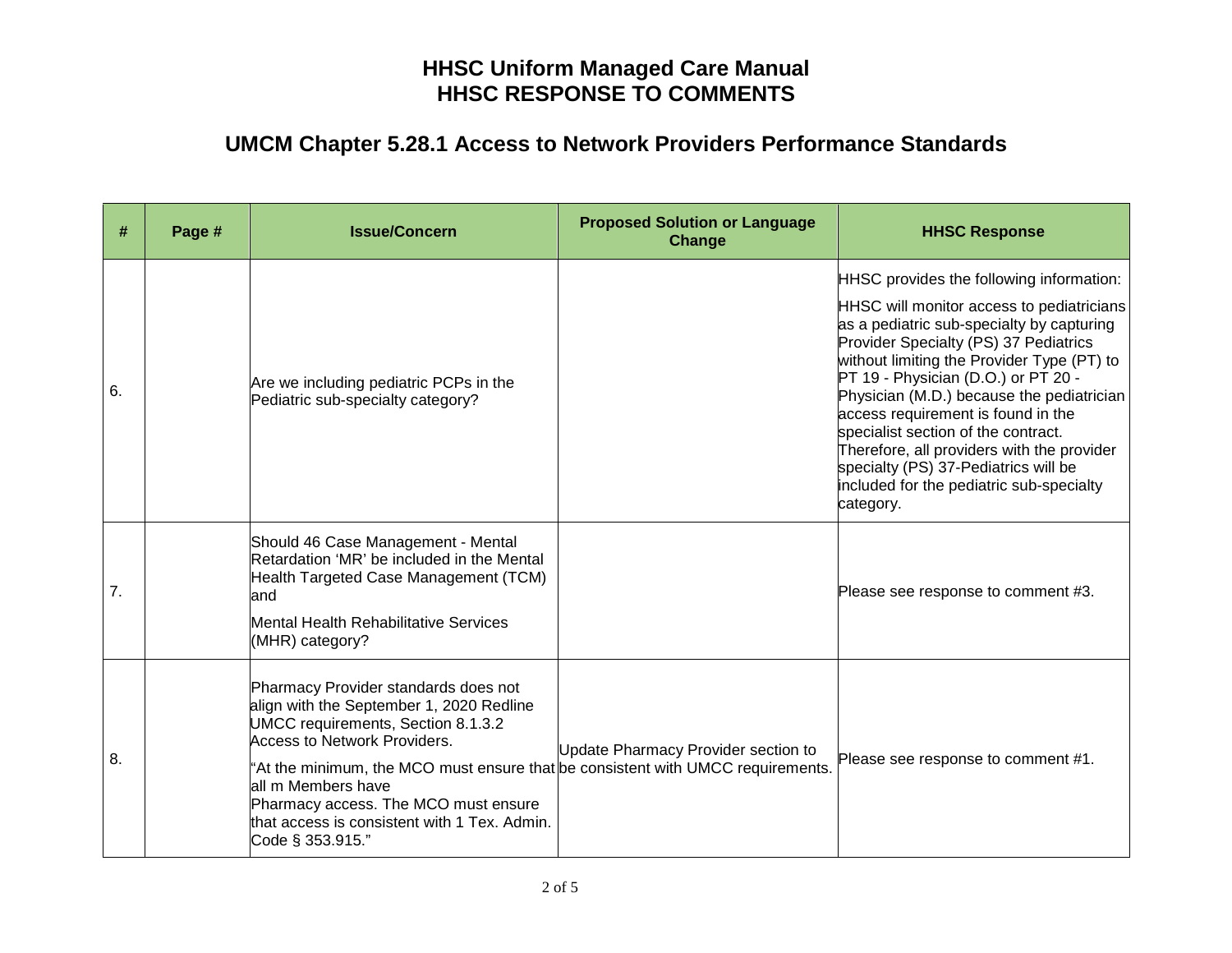| #   | Page #                                       | <b>Issue/Concern</b>                                                                                                                                                                                                                                                                                                                                                                                                                                                                                                                                                                                                                                                                                                                             | <b>Proposed Solution or Language</b><br>Change                                                                                                                                                                                                                                                                                                                                                                   | <b>HHSC Response</b>                                                                                                                                                                                                                                                                                                                                                                                                                                                                                          |
|-----|----------------------------------------------|--------------------------------------------------------------------------------------------------------------------------------------------------------------------------------------------------------------------------------------------------------------------------------------------------------------------------------------------------------------------------------------------------------------------------------------------------------------------------------------------------------------------------------------------------------------------------------------------------------------------------------------------------------------------------------------------------------------------------------------------------|------------------------------------------------------------------------------------------------------------------------------------------------------------------------------------------------------------------------------------------------------------------------------------------------------------------------------------------------------------------------------------------------------------------|---------------------------------------------------------------------------------------------------------------------------------------------------------------------------------------------------------------------------------------------------------------------------------------------------------------------------------------------------------------------------------------------------------------------------------------------------------------------------------------------------------------|
| 9.  | <b>PCP</b> and Main<br>Dentist Open<br>Panel | Primary Care Provider (PCP) and Main<br>Dentist access standards are indicated as a<br>percentage of membership requiring access whether closed panel PCPs and Main<br>to two providers with open panels within the<br>time and distance standards. Superior<br>respectfully disagrees with the exclusion of<br>closed panel providers in the adequacy<br>measurement. Closed panel providers also<br>afford access to membership; therefore, we<br>would expect to also be able to count PCPs<br>and Main Dentists with closed panels<br>towards network adequacy.                                                                                                                                                                              | Superior requests clarification on<br>Dentists will be counted towards overall<br>time and distance adequacy standards.<br>If they will not be, Superior recommends 5.28.1 "Access to Network Providers<br>including providers with closed panels<br>into time and distance adequacy<br>standards and develop a separate and<br>distinct measure for overall count to<br>include two providers with open panels. | Closed panel PCPs and Main Dentists will<br>not be counted towards overall time and<br>distance network adequacy standards.<br>HHSC respectfully declines to make the<br>suggested change. The UMCM chapter<br>Performance Standards" stating the<br>'Provider Count' for Main Dentist and PCP<br>are 'Two (2) with Open Panel,' aligns with<br>the UMCC 8.1.3.2 "Access to Network<br>Providers" and 8.1.4.3 "Access to<br>Network Providers" in the dental contract.                                        |
| 10. | Telehealth /<br>Telemedicine                 | Telemedicine / telehealth access is not<br>incorporated into overall adequacy<br>lmeasure.<br>In accordance with SMMCAC<br>recommendation and due to the current<br>COVID-19 situation, the use of<br>telemedicine/telehealth is increasing and<br>affords significant access to care.<br>Network adequacy requirements are meant<br>to measure and ensure clients access to<br>health care and telemedicine/telehealth is a<br>modality of service delivery that should<br>count when measuring MCO networks.<br>Telemedicine/telehealth will remain a viable<br>option for clients to access services after<br>regular health care practices resume.<br>Incorporation of these measures would<br>follow suit with the final rule issued by CMS | Superior recommends allowing<br>telemedicine/ telehealth providers in the<br>network to count towards overall<br>adequacy for the service they provide.                                                                                                                                                                                                                                                          | HHSC is working on<br>telemedicine/telehealth standards for<br>future use; however, at this time, HHSC<br>respectfully declines to make the<br>suggested change. HHSC provides the<br>following information:<br>The current process is to issue a<br>Corrective Action Plan (CAP) request<br>when performance is not met. The MCO<br>/DMO may request an exception by<br>demonstrating in the CAP Template and<br>through supporting documentation how it<br>provides access to care through<br>Telemedicine. |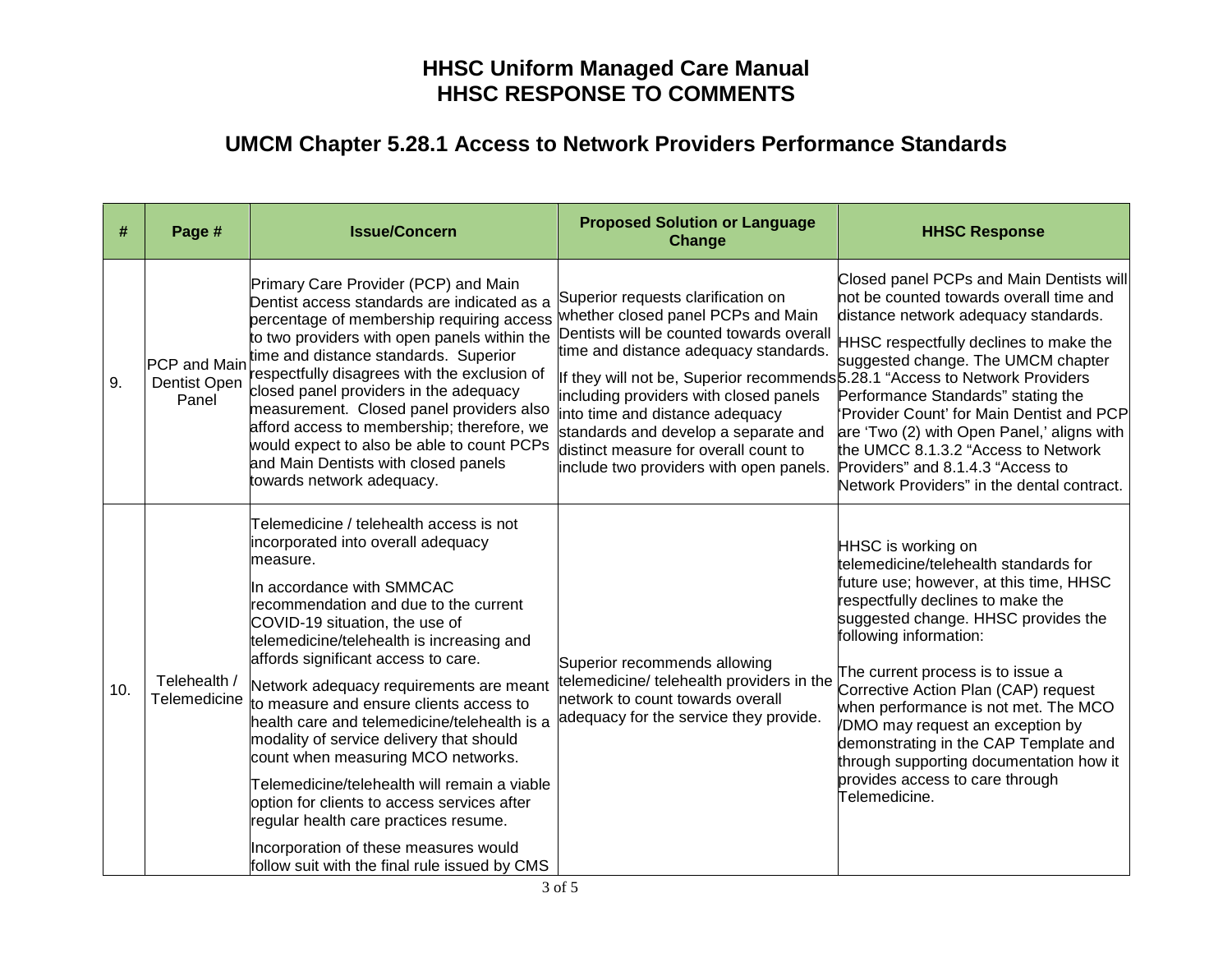| #   | Page #                                                      | <b>Issue/Concern</b>                                                                                                                                                                                                                                                                                                                                                                                                 | <b>Proposed Solution or Language</b><br><b>Change</b>                                                                                                                                                                                                                                                                                                                      | <b>HHSC Response</b>                                                                                                                                                                                                     |
|-----|-------------------------------------------------------------|----------------------------------------------------------------------------------------------------------------------------------------------------------------------------------------------------------------------------------------------------------------------------------------------------------------------------------------------------------------------------------------------------------------------|----------------------------------------------------------------------------------------------------------------------------------------------------------------------------------------------------------------------------------------------------------------------------------------------------------------------------------------------------------------------------|--------------------------------------------------------------------------------------------------------------------------------------------------------------------------------------------------------------------------|
|     |                                                             | in May 2020 CMS will afford a credit of 10%<br>towards overall adequacy for the provider<br>specialty offering the telehealth service.<br>This provides support for member access to<br>care in rural areas and encourages and<br>accounts for telehealth providers in<br>contracted networks.                                                                                                                       |                                                                                                                                                                                                                                                                                                                                                                            |                                                                                                                                                                                                                          |
| 11. | Substance<br><b>Use Disorder</b><br>$(SUD)$ -<br>Outpatient | The provider service and type for Substance<br>Use Disorder (SUD) - Outpatient is limiting<br>and will not allow for adequacy to be met<br>due to the provider landscape. It is our<br>understanding that there are under 50 OTP<br>providers identified as providing a Medicaid<br>service and as of early May 2020, there is<br>only one OTP provider that has completed<br>both Medicare and Medicaid enrollment. | Given the progress related to provider<br>enrollment and the existing landscape,<br>Superior's recommendation is to<br>measure Substance Use Disorder<br>(SUD) - Outpatient access using Out-<br>Of-Network Utilization. This would also<br>align with the proposed change to<br>measurement of access for Out-Of-<br>Network SUD Residential Services in<br>Chapter 5.15. | HHSC respectfully declines to make the<br>suggested change.                                                                                                                                                              |
| 12. | Attendant<br>Care                                           | Only one Attendant Care provider type is<br>listed towards STAR+PLUS, STAR Kids,<br>and STAR Health access. We believe the<br>second provider type was omitted in error<br>and the standard should also include the<br>provider type 'XN'.                                                                                                                                                                           | Superior Health Plan recommends<br>updates to include both X2 and XN<br>towards STAR+PLUS, STAR Kids, and<br><b>STAR Health access.</b>                                                                                                                                                                                                                                    | As a result of this comment, HHSC made<br>the following changes to the provider<br>types for Attendant Care:<br>XN was added to Row 106 and Column L<br>as a provider type for STAR+PLUS,<br>STAR Kids, and STAR Health. |
| 13. | Data Source                                                 | Superior Health Plan is seeking clarification<br>regarding which data files will be used to<br>capture access. While data sources are<br>captured in Column X, it is unclear the<br>timing of the files that will be used to<br>measure results.                                                                                                                                                                     | Superior Health Plan recommends<br>updates to include added detail for both<br>Network & Capacity Report, P file, and<br>membership file to be used-i.e. SFY<br>2021 Q1 Network & Capacity Report<br>submitted for will be used with<br>membership as of August 31, 2020 to                                                                                                | HHSC respectfully declines to make the<br>suggested change. The MCOs/DMOs<br>should refer to the Deliverables matrix<br>and Enrollment Broker JIP for the<br>frequency of submission.                                    |